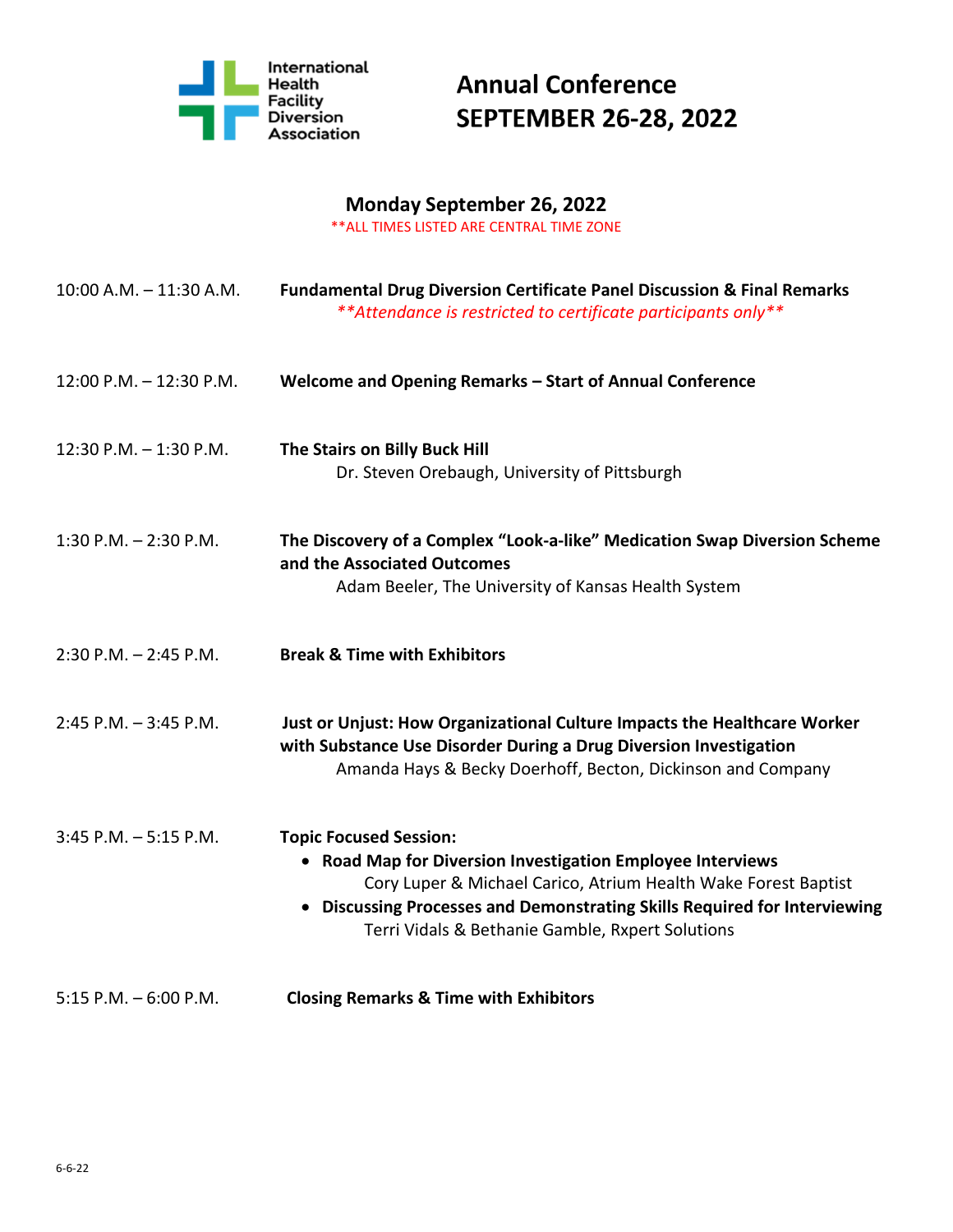

### **Tuesday September 27, 2022**

\*\*ALL TIMES LISTED ARE CENTRAL TIME ZONE

| $9:00$ A.M. $-9:30$ A.M.  | <b>IHFDA Membership Meeting and Business Updates</b>                                                                                                                                                                                                                                                                                                          |
|---------------------------|---------------------------------------------------------------------------------------------------------------------------------------------------------------------------------------------------------------------------------------------------------------------------------------------------------------------------------------------------------------|
| $9:30$ A.M. $-10:30$ A.M. | Wasting Time: Perioperative and Post-Discharge Medication Management,<br>Wasting, and Patient Returns, Altering the Trajectory of the Opioid Crisis<br>Jeffrey Wahl, MIDAS Healthcare Solutions, Inc.<br>Dr. Evan Kharasch, MIDAS Healthcare Solutions, Inc.                                                                                                  |
| 10:30 A.M. - 11:30 A.M.   | Ready for my Close Up! Implementing, Maintaining, and Expanding Drug<br><b>Diversion Prevention Cameras</b><br>Jesus Rodriguez, Jeremy Quinn, Shawn Young, & John Bailey<br>St. Jude Children's Research Hospital                                                                                                                                             |
| 11:30 A.M. - 12:15 P.M.   | <b>Lunch &amp; Time with Exhibitors</b>                                                                                                                                                                                                                                                                                                                       |
| $12:15$ P.M. $-1:15$ P.M. | Drug Diversion Prevention Shouldn't End at Termination: Why We Must Report<br><b>All Diversion</b><br>Rajesh Speer, UAB School of Medicine<br>Lauren Lollini, Healthcare Diversion                                                                                                                                                                            |
| $1:15$ P.M. $- 2:45$ P.M. | <b>Topic Focused Panel: Drug Testing</b><br>Bill Bundy, Millennium Health (Toxicologist - SME)<br>Michael Kalisher, UC Health (Random Drug Testing)<br>Alecia Pittman, Cooper University Health Care (For Cause Testing)                                                                                                                                      |
| $2:45$ P.M. $-3:30$ P.M.  | <b>Poster Presenter Session &amp; Break</b>                                                                                                                                                                                                                                                                                                                   |
| $3:30$ P.M. $-4:30$ P.M.  | Enhancing a Drug Diversion Prevention Program: The Impact of Guidelines and<br><b>Lean Tools</b><br>Sharon Coffie & Elizabeth Daniel, UT Southwestern Medical Center                                                                                                                                                                                          |
| 4:30 P.M. - 6:00 P.M.     | <b>Topic Focused Session:</b><br>A Second Chance for Success, De-Stigmatization of Frontline<br>Diversion Detection and Employee Assistance at a Large Academic<br><b>Health-System</b><br>Alexandre Raymond & Cindy Mousa, Ochsner Health<br>Alternative to Discipline, An Opportunity for Change<br>Stephen Webster, University of Rochester Medical Center |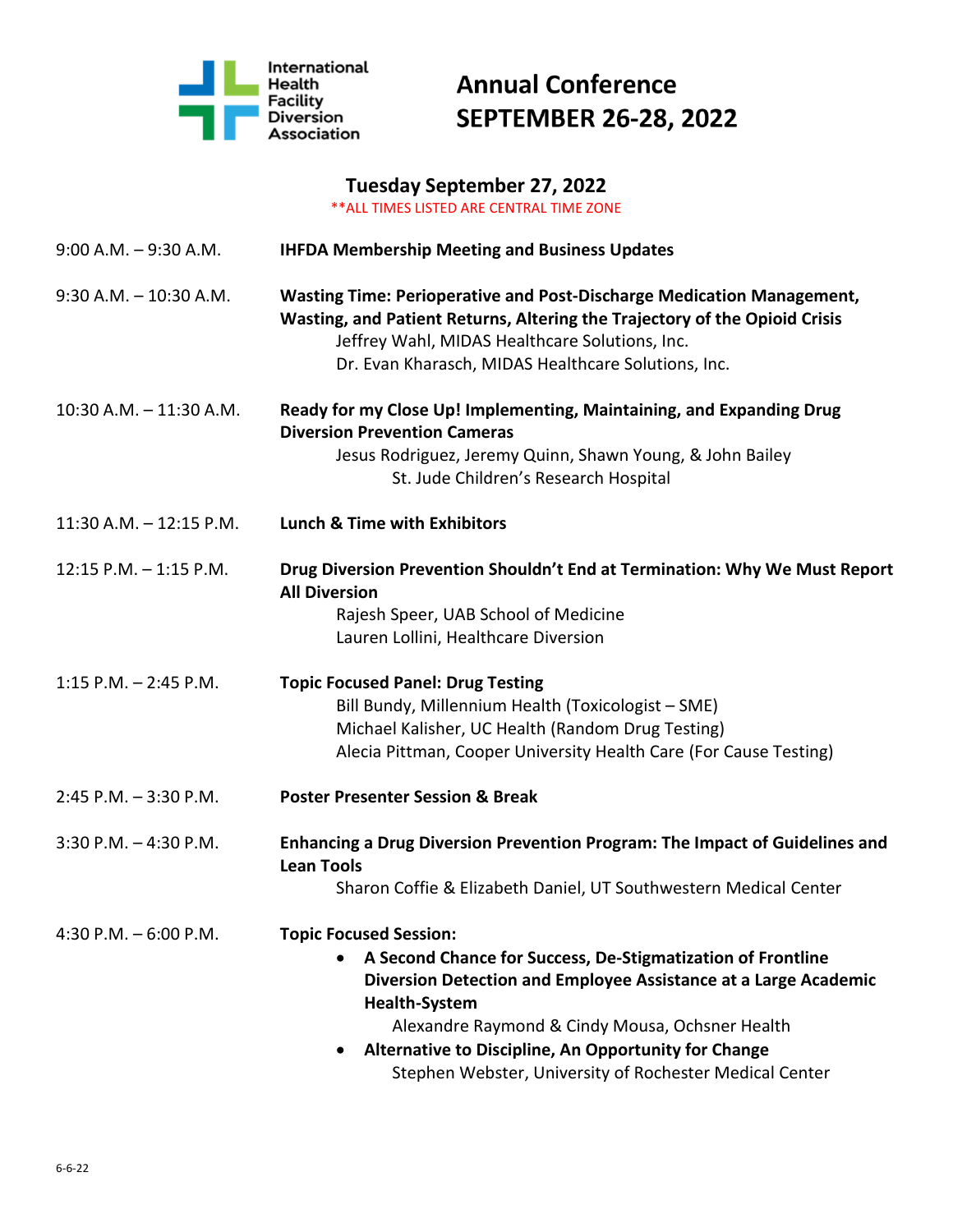

### **Wednesday September 28, 2022**

\*\* ALL TIMES LISTED ARE CENTRAL TIME ZONE

| $9:00$ A.M. $-9:15$ A.M.   | <b>Opening Remarks</b>                                                                                                                                                                                                                                                                                                                          |
|----------------------------|-------------------------------------------------------------------------------------------------------------------------------------------------------------------------------------------------------------------------------------------------------------------------------------------------------------------------------------------------|
| $9:15$ A.M. $-10:15$ A.M.  | <b>Experience from Cross-Program, Multidisciplinary Team Investigations of</b><br><b>Injectable Drug Diversion in Tennessee to Raise Awareness of Bloodborne</b><br>Pathogen Transmission, 2020-2021<br>Christopher Evans & Shirley Pickering, Tennessee Department of Health                                                                   |
| $10:15$ A.M. $-11:45$ A.M. |                                                                                                                                                                                                                                                                                                                                                 |
|                            | <b>Topic Focused Panel: Medication Waste Testing</b><br>Sushmita Shankar, Southern Illinois Healthcare<br>(Testing for Suspicion & Medications Removed from Facility)<br>Danielle Neal & Leah Mitchell, Atrium Health Wake Forest Baptist<br>(Perioperative Testing)<br>Karen Kist, Nemours Children's Health<br>(Anesthesiology Waste Testing) |
| $11:45$ A.M. $-12:30$ P.M. | Lunch - Poster Sessions & Exhibitors                                                                                                                                                                                                                                                                                                            |
| 12:30 P.M. - 1:30 P.M.     | The Six Rights of Wasting: Decreasing the Opportunity for Diversion<br>Fara Bowler, UC Health                                                                                                                                                                                                                                                   |
| $1:30$ P.M. $-2:30$ P.M.   | The Value of Routine Cycle Counts<br>Maureen Burger & Colleen Connelly, Visante Consulting LLC                                                                                                                                                                                                                                                  |
| $2:30$ P.M. $-2:45$ P.M.   | <b>Break</b>                                                                                                                                                                                                                                                                                                                                    |
| $2:45$ P.M. $-3:45$ P.M.   | NIH Funded Research Summarizing the Value of Drug Diversion Software in<br><b>Health Systems</b><br>Tom Knight, Invistics                                                                                                                                                                                                                       |
| $3:45$ P.M. $-4:45$ P.M.   | <b>What to Expect: DEA On-Site Inspection</b><br>Dwayne Jeffcoat, DEA                                                                                                                                                                                                                                                                           |
| 4:45 P.M. $-5:00$ P.M.     | <b>Closing Remarks</b>                                                                                                                                                                                                                                                                                                                          |
|                            |                                                                                                                                                                                                                                                                                                                                                 |